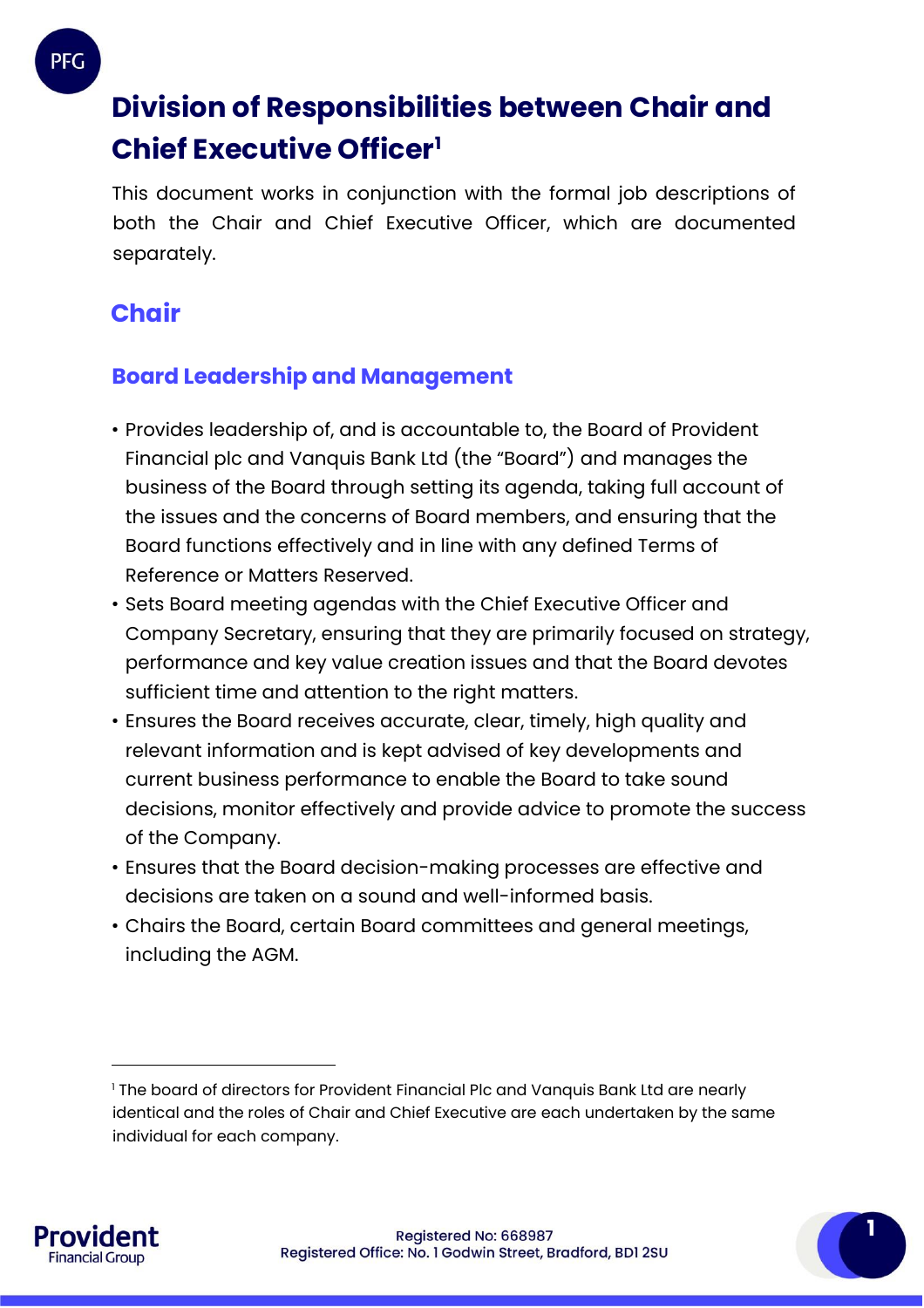- Work in conjunction with the Group Company Secretariat to ensure that the Board and its committees have clear terms of reference and that there are appropriate chairs in place for each.
- Demonstrates ethical leadership and promotes the highest standards of integrity and corporate governance, guiding a Board culture which ensures high standards of governance are maintained and that all Board members act considering the interests of customers, shareholders and employees and in compliance with regulatory requirements and principles.
- Representing the Group as appropriate, with the Chief Executive Officer, to customers, suppliers, governments, shareholders, financial institutions, the media, the community and the public.
- Allows sufficient time for discussion of complex matters and encourages and promotes critical discussion and appropriate challenge. Ensures dissenting views can be freely expressed and constructively discussed within the decision making process in a culture of mutual respect, open communication and co-operation.
- Facilitates and encourages active engagement and appropriate challenge by all directors, promoting constructive and effective relationships between directors, and meeting with the non-executive directors in private sessions without the executive directors present.
- Ensuring that there is appropriate delegation of authority from the board to executive management.
- Ensures effective communication with shareholders and stakeholders and ensures that the members of the Board develop an understanding of the views and concerns of the major investors.
- Provides a full, formal and tailored induction programme for new directors that is comprehensive, formal and tailored, facilitated by the Company Secretary.
- Identifies and meets the development needs of individual Directors, to maintain the necessary depth and breadth of knowledge and skill, with the Company Secretary having a key role in facilitating the provision of the same. It is the responsibility of the Chair to address the development needs of the Board as a whole with a view to enhancing its overall effectiveness as a team.



**2**

**PFG**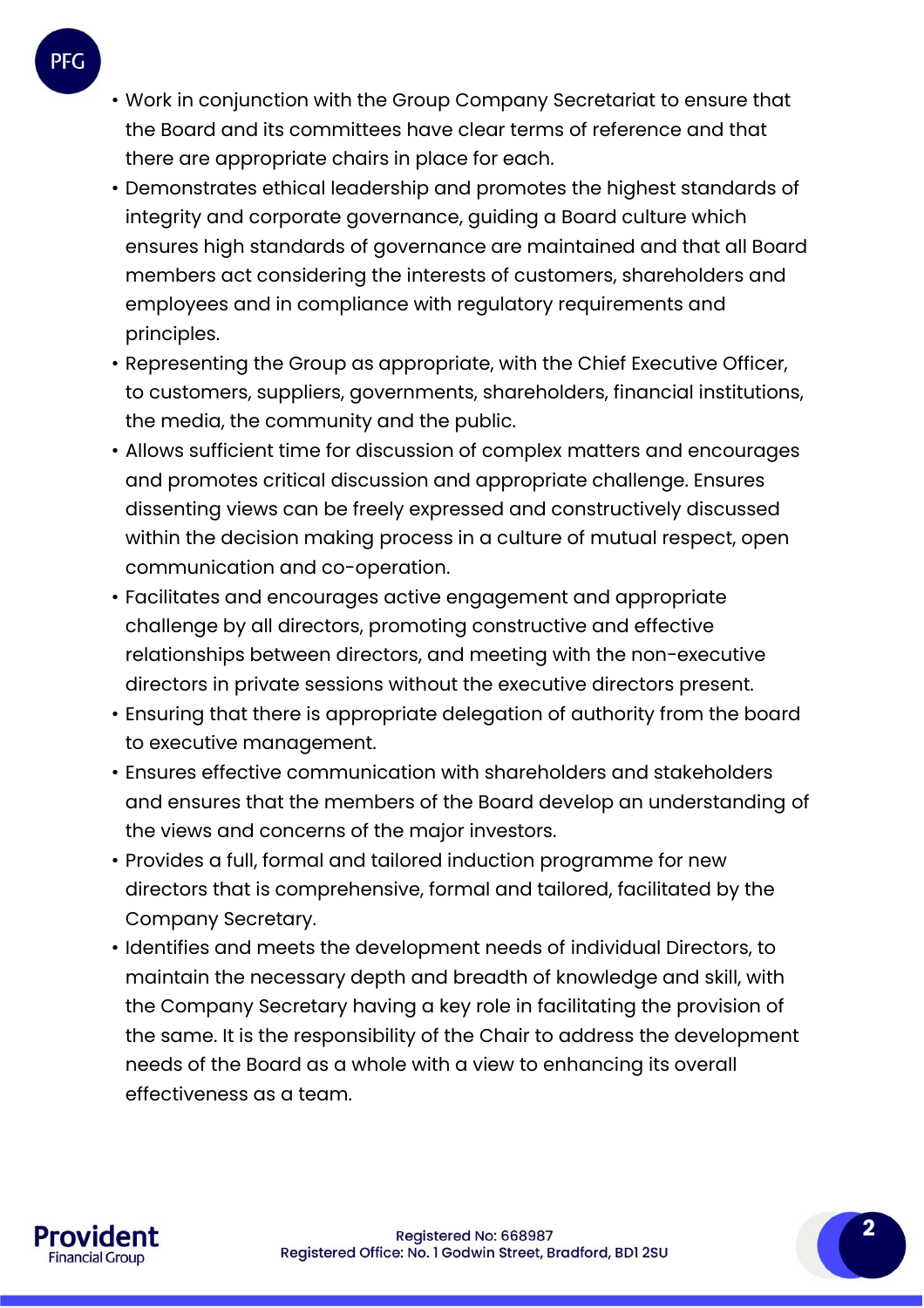- Builds an effective and complementary Board, initiating change and regularly considering succession planning and Board composition, working with the Nomination Committee.
- Ensures the performance of the board, its committees and individual directors is evaluated at least once a year and acting on the results of such evaluation by recognising the strengths and addressing the weaknesses of the board.

## **Chief Executive Officer**

- Develops and recommends strategy and long term objectives of the Group, having regard to the group's shareholders, customers, employees and other stakeholders, for approval by the Board.
- Optimising, as far as is reasonably possible, the use and adequacy of the Group's resources.
- Ensures the effective implementation of board decisions.
- Responsible for the day-to-day management, leadership and direction of the Group and the Group executive committee in accordance with the strategy and long-term objectives approved by the Board.
- Chairs the Group executive committee and makes decisions on matters affecting the operation, performance and strategy of the Group's businesses, with the exception of those matters reserved to the Board.
- Making recommendations on remuneration policy, executive remuneration and terms of employment of the senior executive team, including the company secretary to the remuneration committee.
- Making recommendations to the nomination committee on the role and capabilities required in respect of the appointment of executive directors.
- Responsible for overseeing the delivery of the corporate responsibility agenda and policy of the Group.
- Demonstrates ethical leadership and promotes the highest standards of integrity, probity and corporate governance throughout the Group.